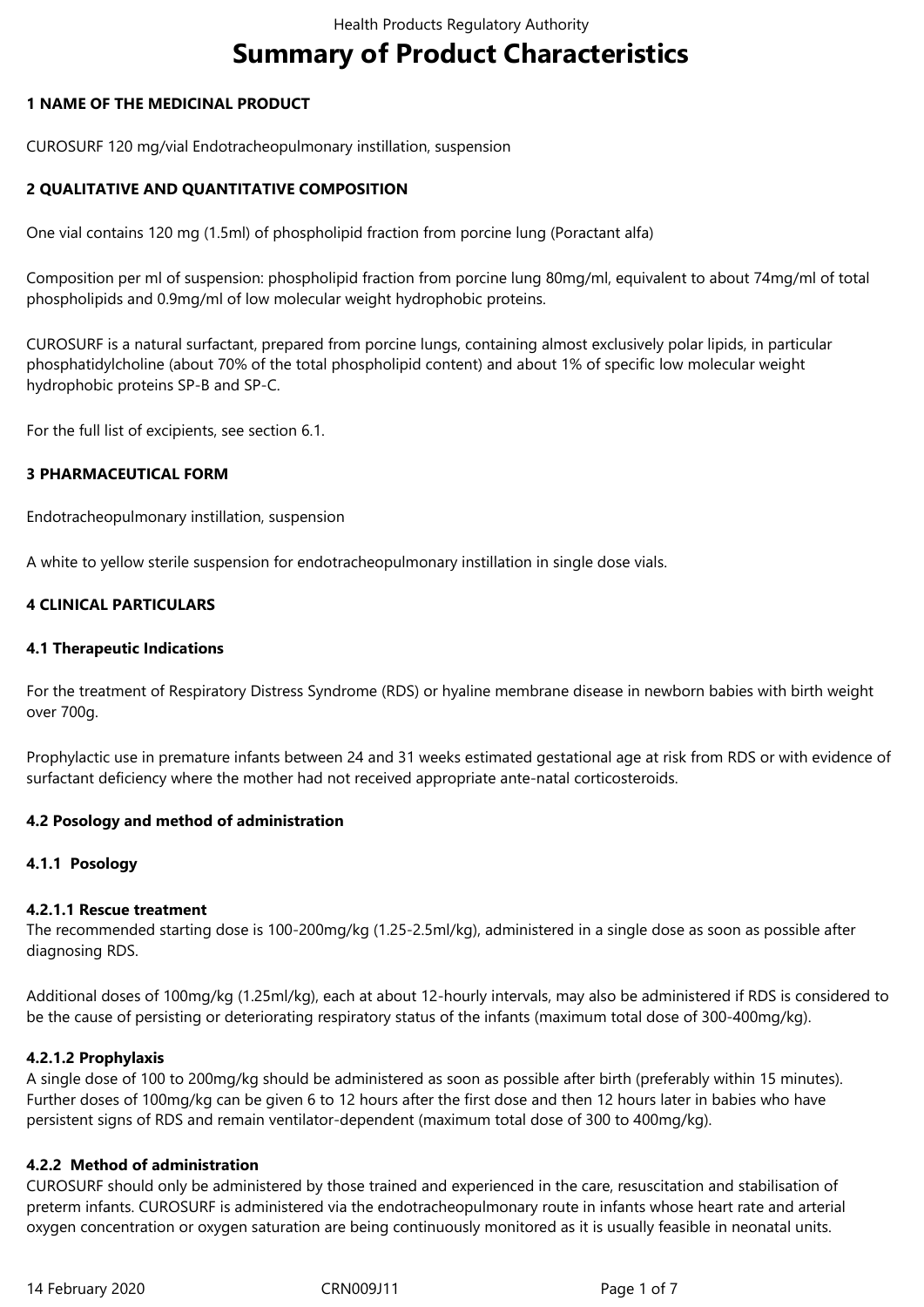#### Health Products Regulatory Authority

CUROSURF is available in ready to use vials that should be stored in a refrigerator at  $+2^{\circ}C$  to  $+8^{\circ}C$ . The vial should be warmed to room temperature before use, for example by holding it in the hand for a few minutes, and gently turned upside down a few times, without shaking, in order to obtain a uniform suspension.

The suspension should be withdrawn from the vial using a sterile needle and syringe following the instruction described in section 6.6. A suitable catheter or tube should then be used to instil CUROSURF into the lungs.

CUROSURF can be administered either by:

a. Disconnecting the baby from the ventilator

Disconnect the baby momentarily from the ventilator and administer 1.25 to 2.5ml/kg of the suspension, as a single bolus, directly into the lower trachea via the endotracheal tube. Perform approximately one minute of hand-bagging and then reconnect the baby to the ventilator at the same settings as before administration. Further doses (1.25ml/kg) that may be required can be administered in the same manner.

OR

b. Without disconnecting the baby from the ventilator

Administer 1.25 to 2.5ml/kg of the suspension, as a single bolus, directly into the lower trachea by passing a catheter through the suction port and into the endotracheal tube. Further doses (1.25ml/kg) that may be required can be administered in the same manner.

After administration of CUROSURF, pulmonary compliance (chest expansion), can improve rapidly, thus requiring prompt adjustment of the ventilator settings.

The improvement of alveolar gas exchange can result in a rapid increase of arterial oxygen concentration; therefore, a rapid adjustment of the inspired oxygen concentration should be made to avoid hyperoxia. In order to maintain proper blood oxygenation values, in addition to periodic haemo-gas analysis, continuous monitoring of transcutaneous PaO2 or oxygen saturation is also advisable.

OR

c.

There is a third option of administration through an endotracheal tube in the delivery room before mechanical ventilation has been started – in this case a bagging technique is used and extubation to CPAP is an option either in the delivery room or later after admission to theneonatal unit (INtubation SURfactant Extubation -INSURE)

OR

d. Less Invasive Surfactant Administration with a thin catheter (LISA)

Alternatively, in spontaneously breathing preterm infants Curosurf can also be administered through the Less Invasive Surfactant Administration (LISA) technique using a thin catheter. Doses are the same indicated for modalities under points a) , b) and c). A small diameter catheter is placed into the trachea of infants on CPAP, ensuring continuous spontaneous breathing, with direct visualisation of the vocal cords by laryngoscopy. Curosurf is instilled by a single bolus over 0.5-3 minutes. After Curosurf® instillation, the tube is immediately removed. CPAP treatment should be continued during the whole procedure.

Thin catheters CE marked for this intended use should be used for surfactant ad-ministration.

# *Special population*

Renal or Hepatic impairment

The safety and efficacy of CUROSURF in patients with renal or hepatic impairment have not been evaluated.

14 February 2020 CRN009J11 Page 2 of 7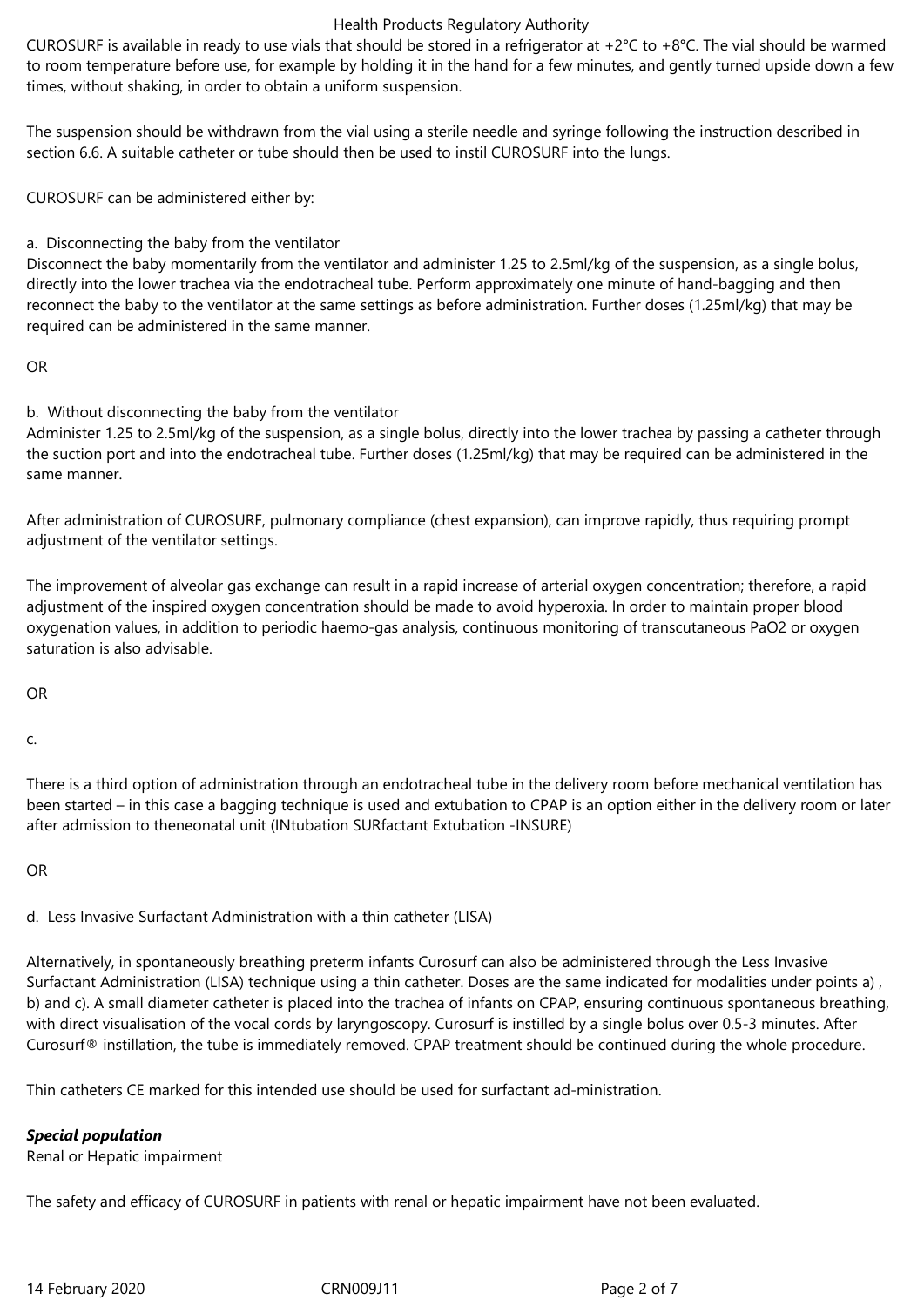# **4.3 Contraindications**

Hypersensitivity to the active substance(s) or to any of the excipients listed in section 6.1. No specific contraindications are yet known.

## **4.4 Special warnings and precautions for use**

Prior to starting the treatment with CUROSURF the infants general condition should be stabilised. Correction of acidosis, hypotension, anaemia, hypoglycaemia and hypothermia is also recommended. In the event of reflux, administration of CUROSURF should be stopped and, if necessary, peak inspiratory pressure on the ventilator should be obstructing the increased until clearing of the endotracheal tube occurs.

Infants whose ventilation becomes markedly impaired during or shortly after dosing may have mucus plugging of the endotracheal tube, particularly if pulmonary secretions were prominent prior to drug administration. Suctioning of infants prior to dosing may lessen the probability of mucus plugs endotracheal tube. If endotracheal tube obstruction is suspected, and suctioning is unsuccessful in clearing the obstruction, the endotracheal tube should be replaced immediately. However, aspiration of tracheal secretions is not recommended for at least 6 hours after administration, with the exception of life-threatening conditions.

In the event of occurrence of episodes of bradycardia, hypotension, and reduced oxygen saturation (see section 4.8) administration of CUROSURF should be stopped and suitable measures to normalise heart rate should be considered and undertaken. After stabilisation, the infant can still be treated with appropriate monitoring of vital signs.

After administration of CUROSURF pulmonary compliance (chest expansion) and oxygenation can improve rapidly, thus requiring prompt adjustment of ventilator settings.

The improvement of alveolar gas exchange can result in a rapid increase of arterial oxygen concentration: therefore a rapid adjustment of the inspired oxygen concentration should be made to avoid hyperoxia. In order to maintain proper blood oxygenation values, in addition to periodic blood gas analysis, continuous monitoring of transcutaneous PaO<sub>2</sub> or oxygen saturation is also advisable.

Nasal continuous positive airway pressure (nCPAP) can be used to continue the treatment, but only in units equipped to perform this technique.

Infants treated with surfactant should be carefully monitored with respect to signs of infection. At the earliest signs of infection the infant should immediately be given appropriate antibiotic therapy.

In cases of unsatisfactory response to treatment with CUROSURF or rapid relapse, it is advisable to consider the possibility of other complications of immaturity such as patent ductus arteriosus or other lung diseases such as pneumonia before the administration of the next dose.

Infants born following very prolonged rupture of the membranes (greater than 3 weeks), may have some degree of pulmonary hypoplasia and may not show an optimal response to exogenous surfactant.

Surfactant administration can be expected to reduce the severity of RDS but cannot be expected to eliminate entirely the mortality and morbidity associated with preterm birth, as preterm infants may present other complications associated with their immaturity. After administration of CUROSURF a transient depression of cerebro-electrical activity lasting from 2 to 10 minutes has been recorded. This has been observed in only one study and its impact is not clear.

When Curosurf is administered with the LISA technique, an increase in frequency of bradycardia, apnoea and reduced oxygen saturation has been reported. These events are generally of brief duration, without consequences during administration and easily managed. If these events become serious, stop the surfactant treatment and treat the complications. There is no information available on effects of initial doses other than 100 or 200mg/kg, dosing more frequently than every 12 hours, or administration of CUROSURF starting more than 15 hours after diagnosing RDS.

The administration of CUROSURF to preterm infants with severe hypotensionhas not been studied.

### **4.5 Interaction with other medicinal products and other forms of interactions**

14 February 2020 CRN009J11 Page 3 of 7 Not known.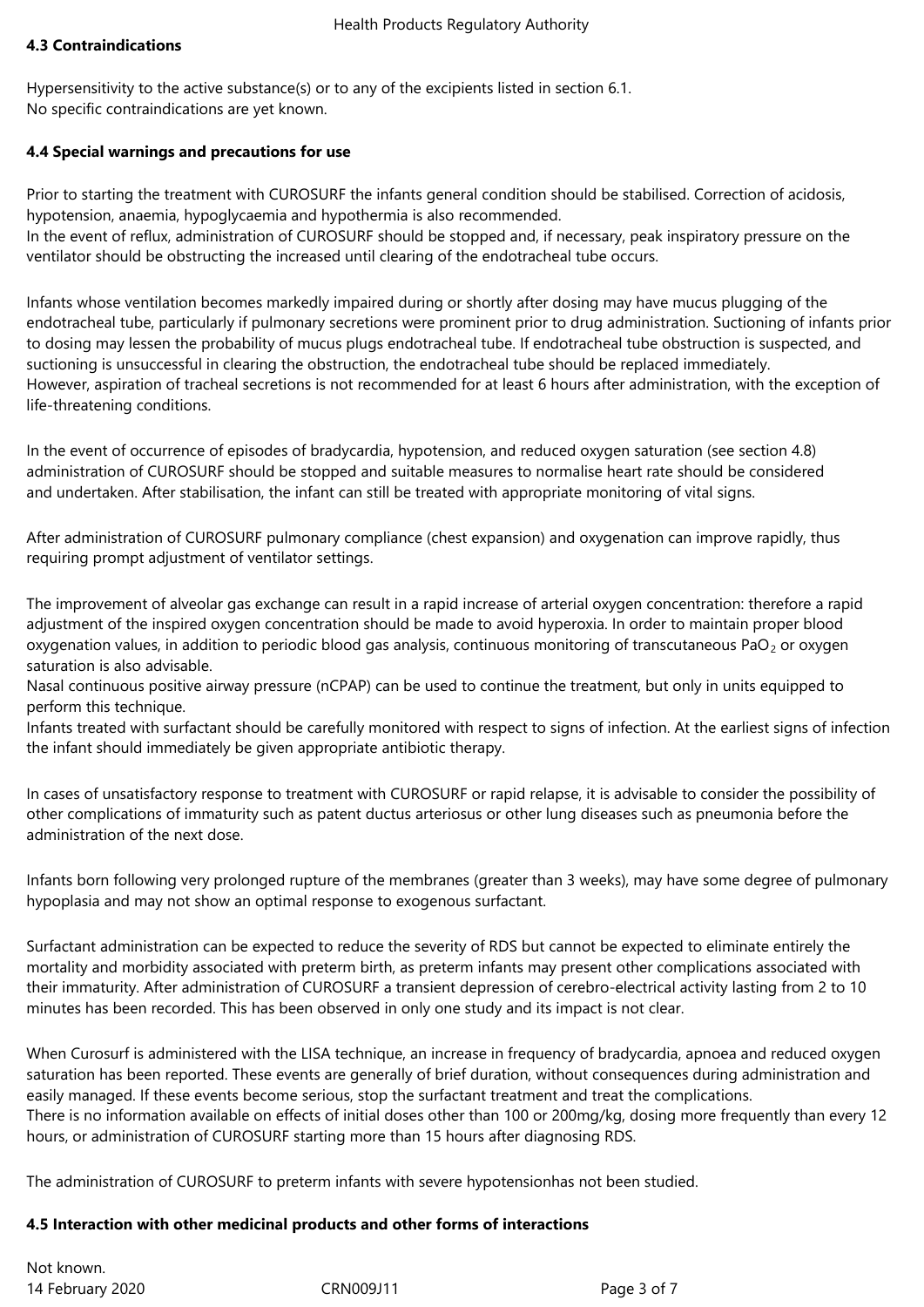# **4.6 Fertility, pregnancy and lactation**

Not relevant.

# **4.7 Effects on ability to drive and use machines**

Not relevant.

# **4.8 Undesirable effects**

Undesirable side effects observed during treatment in clinical trials and integrated with those collected during post-marketing experience are listed in the table below according to System Organ Class (showed with the MedDRA Preferred Term) and to the following frequency: very common (≥ 1/10); common (≥1/100 and <1/10); uncommon (≥1/1,000 to <1/100); rare (≥1/10,000 to <1/1,000); very rare (<1/10,000); not known (cannot be estimated from the available data).

| <b>System organ Class</b>                       | <b>Adverse Reaction</b>              | <b>Frequency</b> |
|-------------------------------------------------|--------------------------------------|------------------|
| Infections and infestations                     | Sepsis                               | Uncommon         |
| Nervous system disorders                        | Haemorrhage intracranial             | Uncommon         |
| Cardiac disorders                               | Bradycardia                          | Rare             |
| Vascular disorders                              | Hypotension                          | Rare             |
| Respiratory, thoracic and mediastinal disorders | Bronchopulmonary dysplasia           | Rare             |
|                                                 | Pneumothorax                         | Uncommon         |
|                                                 | Pulmonary haemorrhage                | Rare             |
|                                                 | Hyperoxia                            | Not known        |
|                                                 | Cyanosis neonatal                    | Not known        |
|                                                 | Apnoea                               | Not known        |
| Investigations                                  | Oxygen saturation decreased          | Rare             |
|                                                 | Electroencephalogram abnormal        | Not known        |
| Injury, poisoning and procedural complications  | Endotracheal intubation complication | Not known        |

Apnoea and sepsis may occur as consequences of the immaturity of the infants.

The occurrence of intracranial haemorrhages after CUROSURF instillation has been related to reduction in mean arterial blood pressure and early peaks in arterial oxygenation (PaO<sub>2</sub>). Avoidance of high PaO<sub>2</sub> peaks by ventilator adjustment immediately after instillation is recommended (see section 4.2).

In clinical studies performed to date a slight tendency towards an increased incidence of patent ductus arteriosus has been reported in infants treated with CUROSURF. This phenomenon has also been reported with other exogenous surfactants and is attributed to haemodynamic changes induced by the rapid expansion of the lungs with surfactant administration.

Formation of antibodies against the protein components of CUROSURF has been observed, but so far without any evidence of clinical relevance.

Preterm newborns have relatively high incidences of cerebral haemorrhages and cerebral ischemia, reported as periventricular leukomalacia and haemodynamic anomalies such as patent ductus arteriosus and persistence of fetal circulation despite the provision of intensive care. These infants are also at high risk of developing infections such as pneumonia and bacteraemia (ie septicaemia). Seizures may also occur in the perinatal period. Preterm babies also commonly develop haematological and electrolyte disorders which may be worsened by severe illness and mechanical ventilation. To complete the picture of complications of prematurity, the following disorders directly related to illness severity and use of mechanical ventilation, necessary for reoxygenation, may occur: pneumothorax, interstitial pulmonary emphysema and pulmonary haemorrhage. Finally, the prolonged use of high concentrations of oxygen and mechanical ventilation are associated with the development of bronchopulmonary dysplasia and retinopathy of prematurity.

# LISA technique

In clinical trials, some transient and mild adverse events, without consequences during administration, were more frequent in the LISA groups than in the standard treatment control groups; in particular: oxygen desaturation (57.4% LISA group vs 26.6% standard group) , apnoea (21.8% vs 12.8%) , bradycardia (11.9% vs 2.8%), froth at the mouth (21.8 vs 2.8%) , coughing (7.9% vs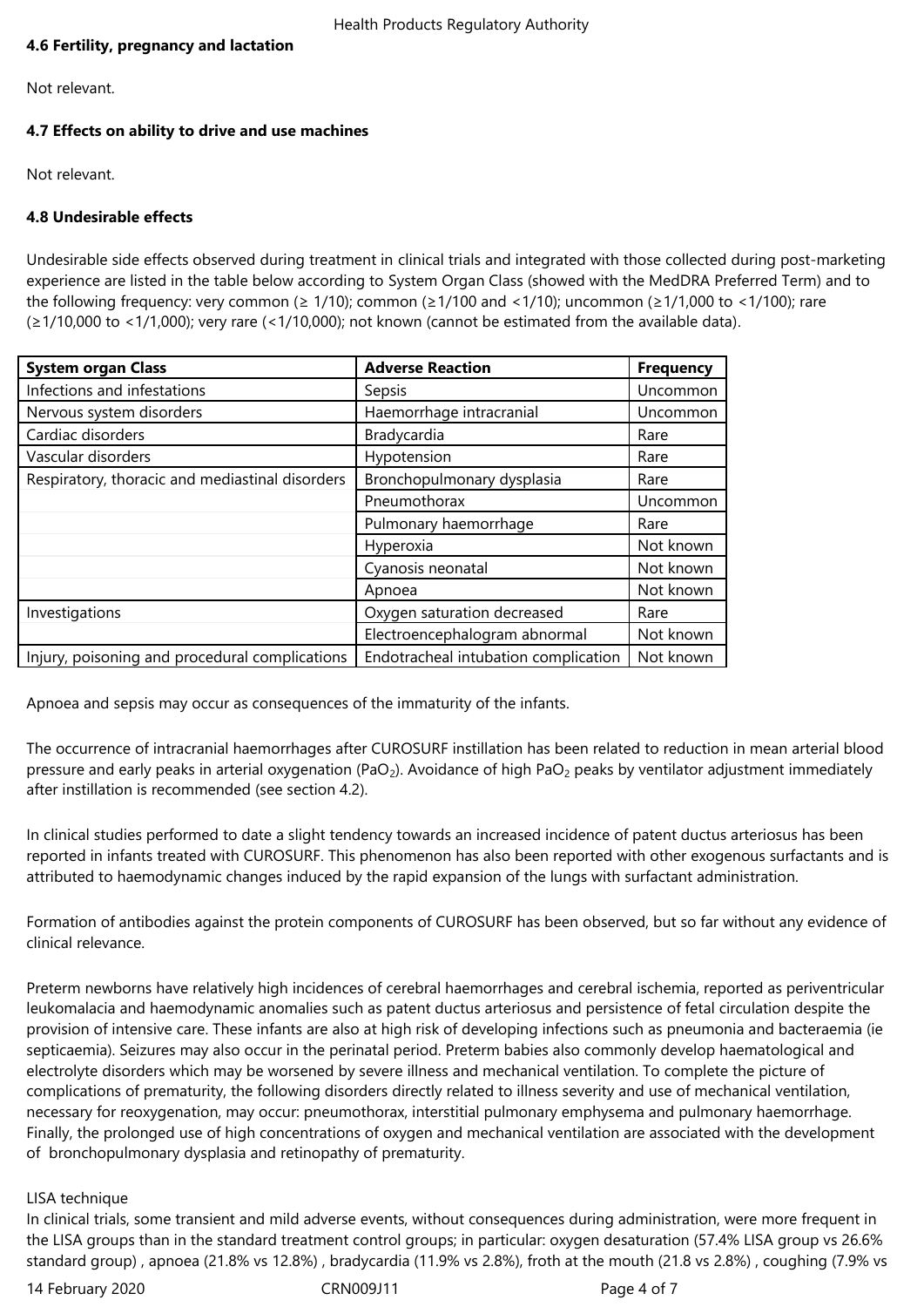During a spontaneous comparative clinical trial (NINSAPP) some cases of necrotizing enterocolitis requiring surgery (8.4% in the group with LISA method and 3.8% in the group with standard administration-intubation/MV) and focal intestinal perforation requiring surgery (11.2.% in the LISA group and 10.6% in the standard group ) were reported, with no statistically significant difference between groups. These events could be either complications of prematurity or consequences of other treatments used in these preterm babies.

## Reporting of suspected adverse reactions

Reporting suspected adverse reactions after authorisation of the medicinal product is important. It allows continued monitoring of the benefit/risk balance of the medicinal product. Healthcare professionals are asked to report any suspected adverse reactions via HPRA Pharmacovigilance, Earlsfort Terrace, IRL - Dublin 2; Tel: +353 1 6764971; Fax: +353 1 6762517. Website: www.hpra.ie; E-mail: medsafety@hpra.ie

# **4.9 Overdose**

There ha[ve been no re](http://www.hpra.ie/)ports o[f overdosage follow](mailto:medsafety@hpra.ie)ing the administration of CUROSURF. However, in the unlikely event of accidental overdose, and only if there are clear clinical effects on the infant's respiration, ventilation or oxygenation, as much of the suspension as possible should be aspirated and the baby should be managed with supportive treatment, with particular attention to fluid and electrolyte balance.

# **5 PHARMACOLOGICAL PROPERTIES**

## **5.1 Pharmacodynamic properties**

Pharmacotherapeutic group: Other respiratory,Lung surfactants, ATC code:R07AA02

Lung surfactant is a mixture of substances, mainly phospholipids and specific proteins, lining the internal surface of alveoli and capable of lowering pulmonary surface tension.

This surface tension lowering activity is essential to stabilise alveoli, and to avoid collapse at end-expiration so that adequate gas exchange is maintained throughout the ventilatory cycle.

Deficiency of lung surfactant, from whatever cause, leads to severe respiratory failure which in preterm babies is known as respiratory distress syndrome (RDS) or hyaline membrane disease (HMD). RDS is a major cause of acute mortality and acute morbidity in the preterm baby and may also be responsible for long term respiratory and neurologic sequelae.

CUROSURF was developed to replace this deficiency of endogenous pulmonary surfactant by intratracheal administration of exogenous surfactant.

The surface properties of CUROSURF favour its uniform distribution in the lungs and spreading at the air-liquid interfaces in the alveoli. The physiological and therapeutic effects of CUROSURF in surfactant deficiency have been documented extensively in various animal models.

In immature rabbit foetuses obtained by hysterectomy and immediately sacrificed the administration of CUROSURF caused a marked improvement in lung expansion.

In premature newborn rabbits ventilated with 100% oxygen there was a dramatic improvement of tidal volume and lung-thorax compliance compared to the control animals, after administration of CUROSURF via a tracheal cannula.

Also in premature newborn rabbits, treatment with CUROSURF (maintaining a standardised tidal volume of about 10 ml/Kg), increased the compliance of the lung-thorax system to a level similar to that of mature newborn animals.

## Clinical efficacy and safety

A spontaneous clinical trial ( NINSAPP) has compared the administration of Curosurf with the LISA technique and the standard one ( intubation, administration and mechanical ventilation) in two groups of preterms newborns with RDS and

14 February 2020 CRN009J11 Page 5 of 7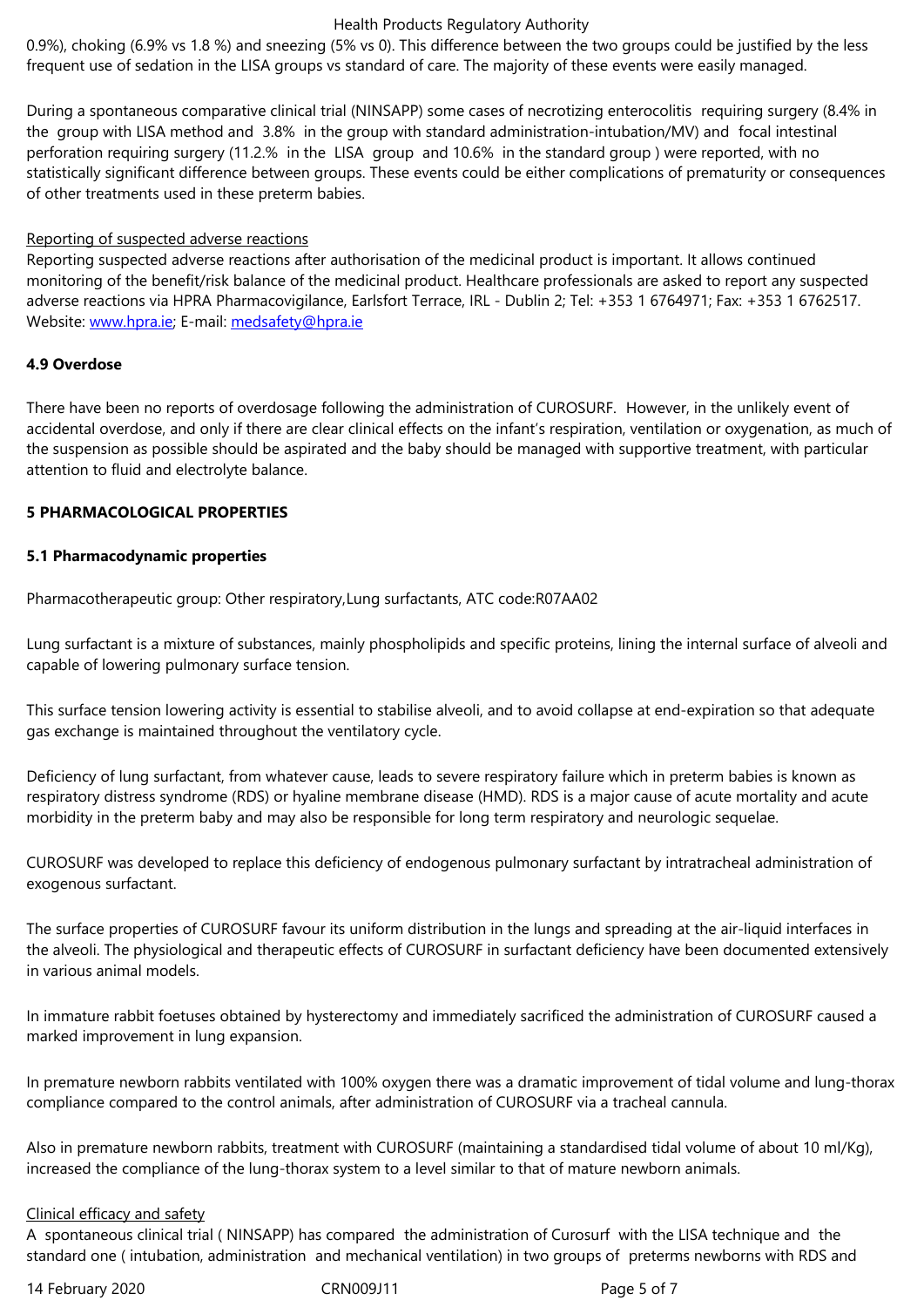## Health Products Regulatory Authority

gestational age between 23 and 27 weeks ( LISA group: N.108 , control group: N. 105 ). LISA technique was not inferior to the standard one on the primary end-point ( survival without bronchopulmonary dysplasia at 36 gestational weeks).On the secondary end-points LISA was superior in increasing survival without major complications and in reducing the frequency of other morbidities associated with prematurity.The need of mechanical ventilation was significantly reduced with LISA.

# **5.2 Pharmacokinetic properties**

CUROSURF remains mainly in the lungs following intratracheal administration with a half-life of <sup>14</sup>C-labelled dipalmitoyl-phosphatidylcholine of 67 hours in newborn rabbits. Only traces of surfactant lipids can be found in serum and organs other than the lungs 48 hours after administration.

# **5.3 Preclinical safety data**

Acute toxicity studies performed in different animal species by intraperitoneal and intratracheal routes did not elicit signs of lung or systemic toxicity, nor mortality.

The subacute intratracheal toxicity study in the dog, rabbit and rat (14 days) showed no clinical effects or haematological changes, nor macroscopic variations. Moreover, CUROSURF did not reveal any evidence of direct toxicity in the rat by intraperitoneal route (4 weeks).

CUROSURF by the parenteral route in the guinea pig neither elicits active anaphylactic reactions, nor stimulates the production of antibodies detectable by passive cutaneous anaphylactic reaction. No anaphylactic reaction was observed by intratracheal route. Furthermore there is no evidence of dermal sensitising potential (Magnusson and Kligman test).

CUROSURF did not show any evidence of mutagenic or clastogenic activity.

# **6 PHARMACEUTICAL PARTICULARS**

## **6.1 List of excipients**

Sodium chloride Sodium hydrogen carbonate (for pH adjustment) Water for injections

### **6.2 Incompatibilities**

Not applicable.

# **6.3 Shelf life**

Unopened: 18 months. For single use only. Discard any unused suspension.

# **6.4 Special precautions for storage**

Store in a refrigerator at (2°C - 8°C). Store in the original package in order to protect from light. Unopened, unused vials of Curosurf that have warmed to room temperature can be returned to refrigerated storage within 24 hours for future use.

Do not warm to room temperature and return to refrigerated storage more than once.

## **6.5 Nature and contents of container**

Single dose clear colourless Type I glass vials (5ml), provided with a cap in plastic and aluminium and a chlorobutyl rubber stopper, containing 1.5ml of suspension.